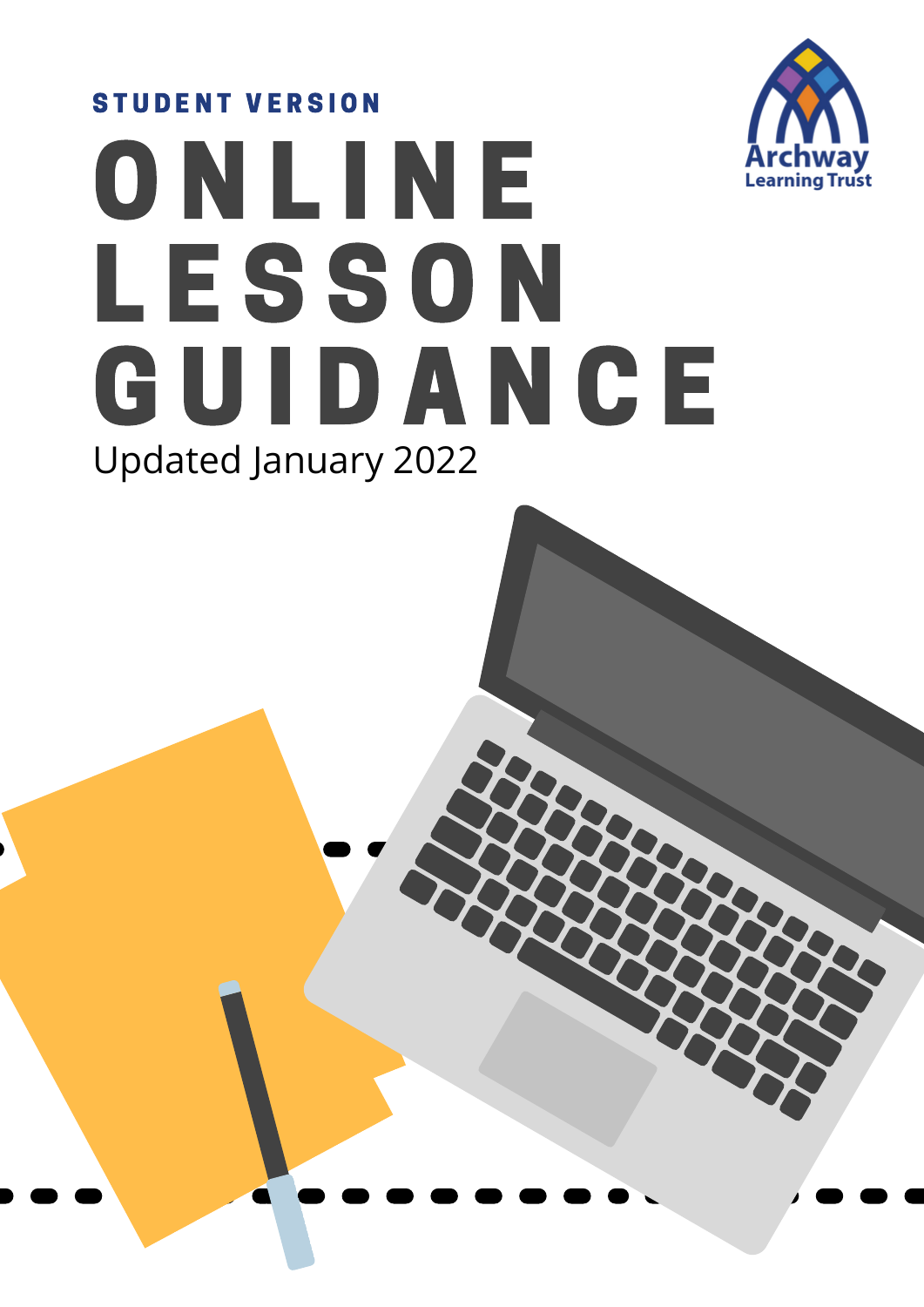# CONTENTS: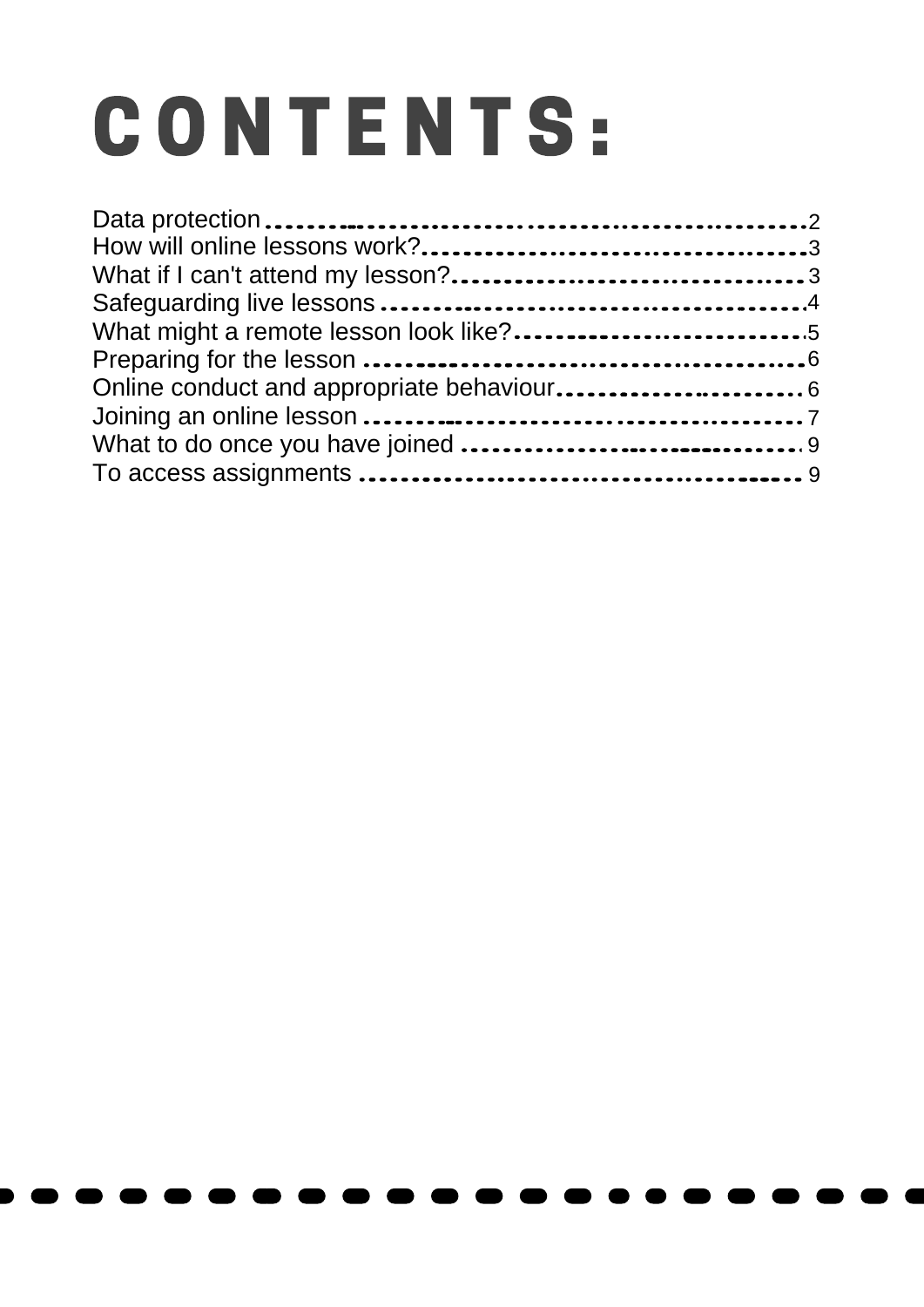## D A T A **PROTECTION**

#### Look after your own and your classmates' personal information!

When you are in live lessons your name and image are on display as well as the chat and audio. This personal information is recorded by the school for safeguarding purposes and only specific staff have access to these recordings to ensure everyone's safety. This information is carefully controlled by the school.

#### It is an offence to knowingly or recklessly obtain or share any information from these live lessons. (Examples of this include sharing photos, screen shots or video).

Students do not have permission to record, capture or share the live **lessons.** You wouldn't do it in a lesson so don't do it in live lesson!

#### TIP:

If you are worried about anything regarding your data or you want to discuss this further, please contact your Year Leader.

2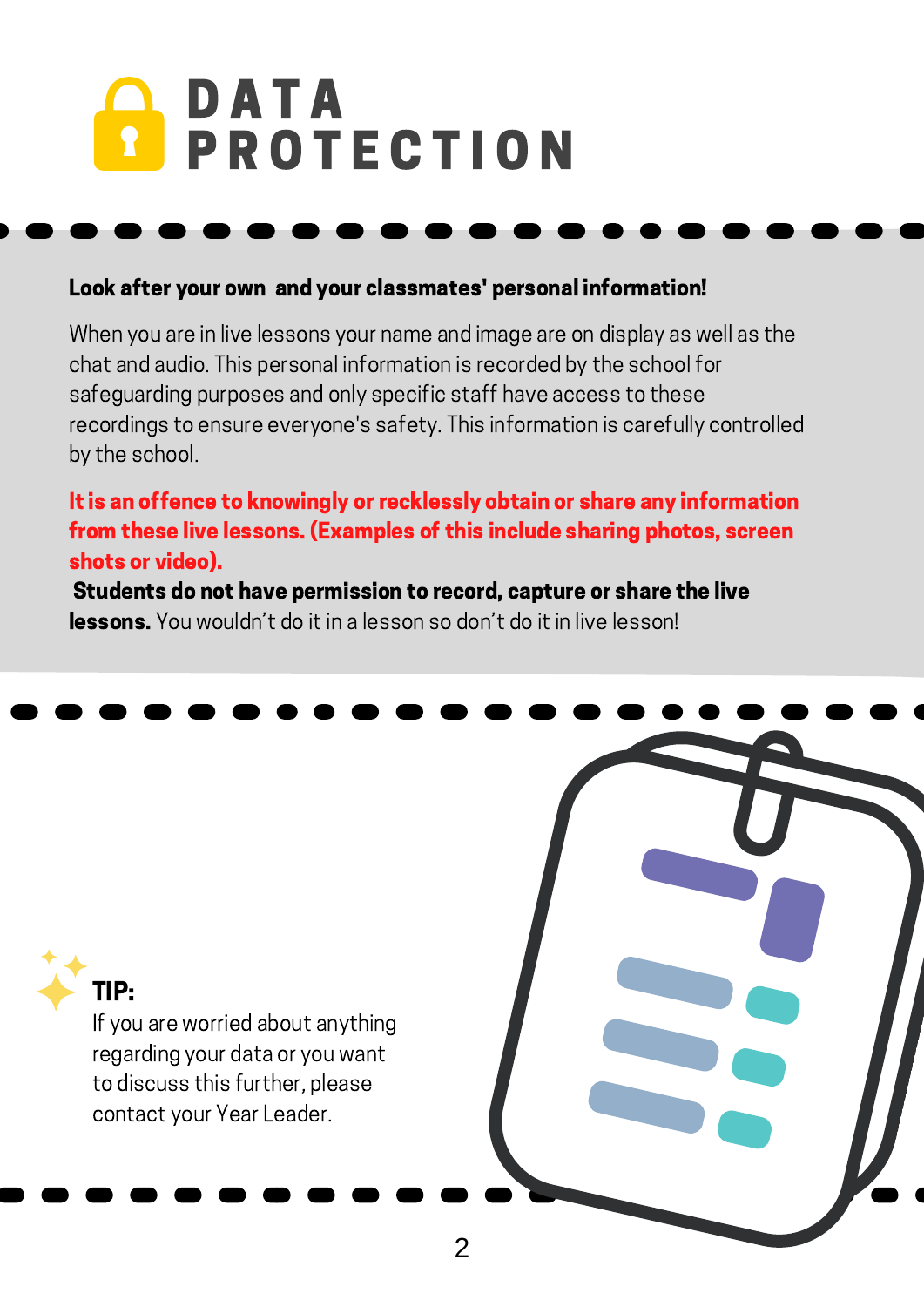## **HOW WILL ONLINE** LESSONS WORK?

If we are in a local lockdown or if your year group is asked to work from home, you will follow your normal timetable.

- A register will be taken in the first five minutes of each lesson, just like in school.
- 'Live' lessons will take place in your normal subject slot on your timetable and will last for 45 minutes to allow time for set-up.
- You must ensure that you have a device/tablet with internet enabled to participate and interact in the lesson.
- You must ensure that you join the live lesson using Teams at the correct time using the instructions below.

#### WHAT IF I CAN'T **ATTEND MY LESSON?**



In the unlikely event that you are unable to attend your online lesson, you **MUST email** your teacher **BEFORE the lesson** to let them know.

As soon as you are able, you should access the lesson resources which will be posted as an assignment.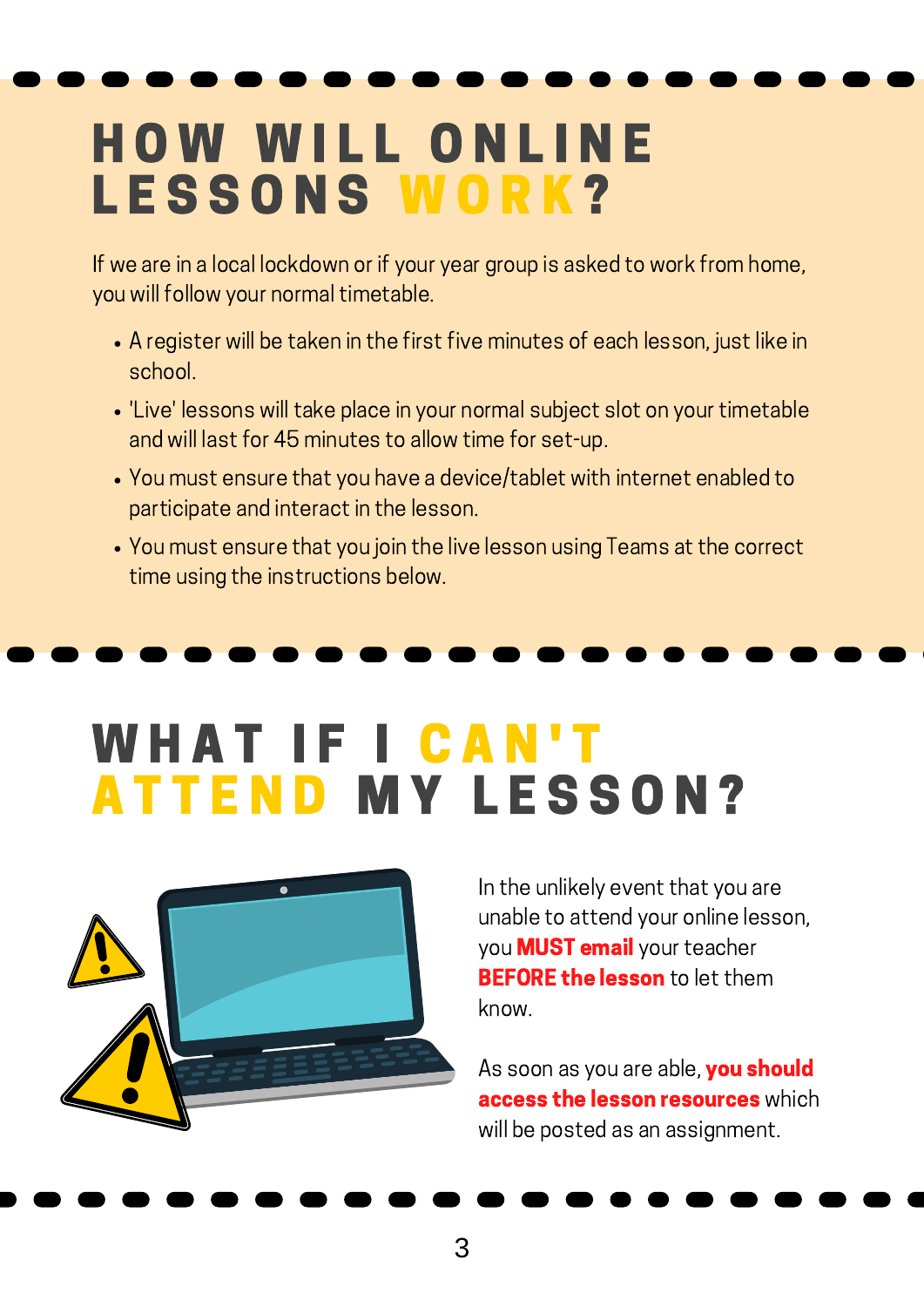#### S A F E G U A R D I N G " L I V E L E S S O N S "

It is essential that we are able to safeguard both staff and students during online lessons. To ensure we are able to do this, we have put in place some **very important** safeguarding measures:



| 01 | Choose the best place to<br>study in your house with as<br>fewer interruptions as<br>possible.                               | 02 | Have your camera and<br>microphone turned on but<br>behave exactly as you would<br>in a normal lesson and be<br>ready to mute when asked.     |
|----|------------------------------------------------------------------------------------------------------------------------------|----|-----------------------------------------------------------------------------------------------------------------------------------------------|
| 03 | Live class will be recorded so<br>that if any issues arise, the<br>video can be reviewed<br>afterwards.                      | 04 | Use appropriate language<br>and behaviour. Make sure<br>that this includes any other<br>members of your family too<br>who may be in the room. |
| 05 | <b>Written transcripts of the</b><br>lesson will be kept for 30<br>days.                                                     | 06 | The online lesson will be<br>scanned by the Trust's<br>internet safety software for<br>any inappropriate language.                            |
| 07 | You will not be able to<br>share your screen unless<br>requested to by the teacher.                                          | 08 | Use the chat function<br>appropriately to feedback<br>responses and ask relevant<br>questions. It should not be<br>used for any other purpose |
| 09 | Any messages sent and<br>received will be kept in the<br>Trust's audit logs.                                                 | 10 | Staff and students must not<br>remain in the virtual<br>classroom 1 to 1 at the end<br>of the lesson.                                         |
|    | Senior leaders will dip in to<br>lessons to ensure<br>that learning is going well<br>and standards of behaviour<br>are high. | 12 | If you have any concerns<br>about the online lessons,<br>you should report them<br>immediately to your Year<br>Leader.                        |
|    |                                                                                                                              |    |                                                                                                                                               |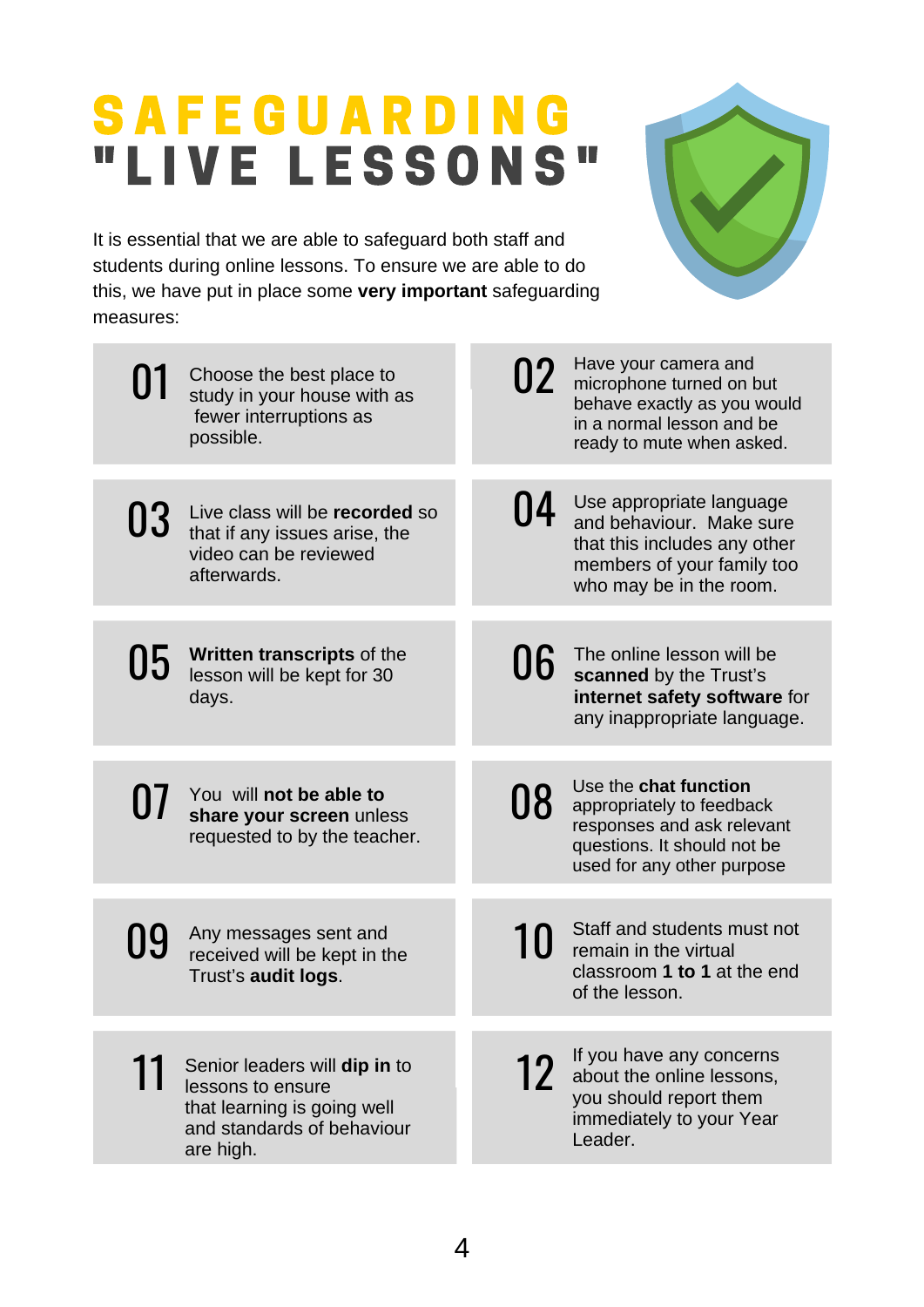#### WHAT MIGHT A R E M O T E L E S S O N L O O K LIKE?

Online teaching and learning is different to learning in the classroom and so you may find that the way the lesson is structured feels different. The lessons are likely to include the elements below:

> 1. **Spaced Retrieval** will prompt you to think about what you have learnt previously and how this will help you with your next steps.

2. **Build:** There will be some explicit teaching to help you to understand the class material. This might be a video, reading, PowerPoint etc.

3. **Develop Understanding**: You will be taught a small amount of new information, then given a chance to do something with it before moving on. This will allow your teacher to see how well you are grasping the concepts. You will be able to put your hands up (virtually) so that you can ask any questions you might have or use the chat for help.

4. **Reflect:** There will be points during the lesson where you are expected to reflect on what you have learnt after you have completed a piece of work.

5. **Short-term retrieval:** There will be opportunities to review the learning in the lesson and think about common misconceptions and how you might apply the learning to a new situation.

6. **Independent Work:** You should "leave" the online lesson understanding your next steps for learning. This may involve completing a homework style task or further reading that will extend your learning.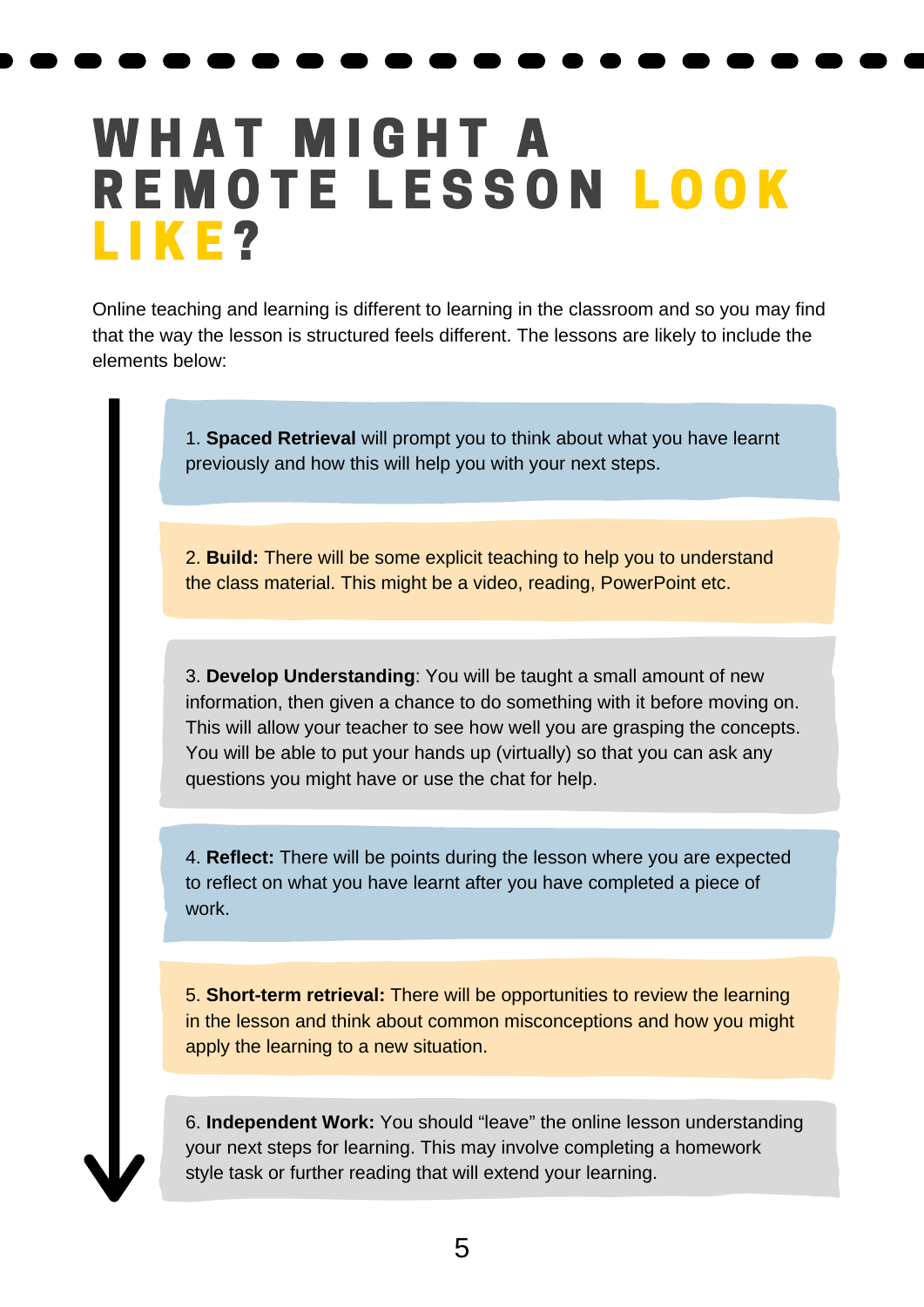#### PREPARING FOR THE LESSON:

Ahead of your lesson, please think about what resources you may need. For example:

- The **equipment** that you will need to access the lesson (e.g. calculators, pens, paper, textbook, previous learning tasks etc.)
- **Evidence of a specific task** that you were asked to complete ahead of the lesson.

## O N L I N E C O N D U C T A N D A P P R O P R I A T E B E H A V I O U R . . .

Remember that this is a normal lesson with your subject teacher. All lessons are recorded for safeguarding purposes. We have the same high expectations of behaviour and conduct that we would have if you were in a classroom.

For all positive engagement, you will be awarded positive house points. These will continue to be added to your school total to help you work towards whole school rewards.

All poor behaviour will be challenged. Your teacher will work through both warnings and give negative points where required. These will be recorded on Go4Schools and your class teacher/Year Leader will telephone home to ensure that this does not happen again.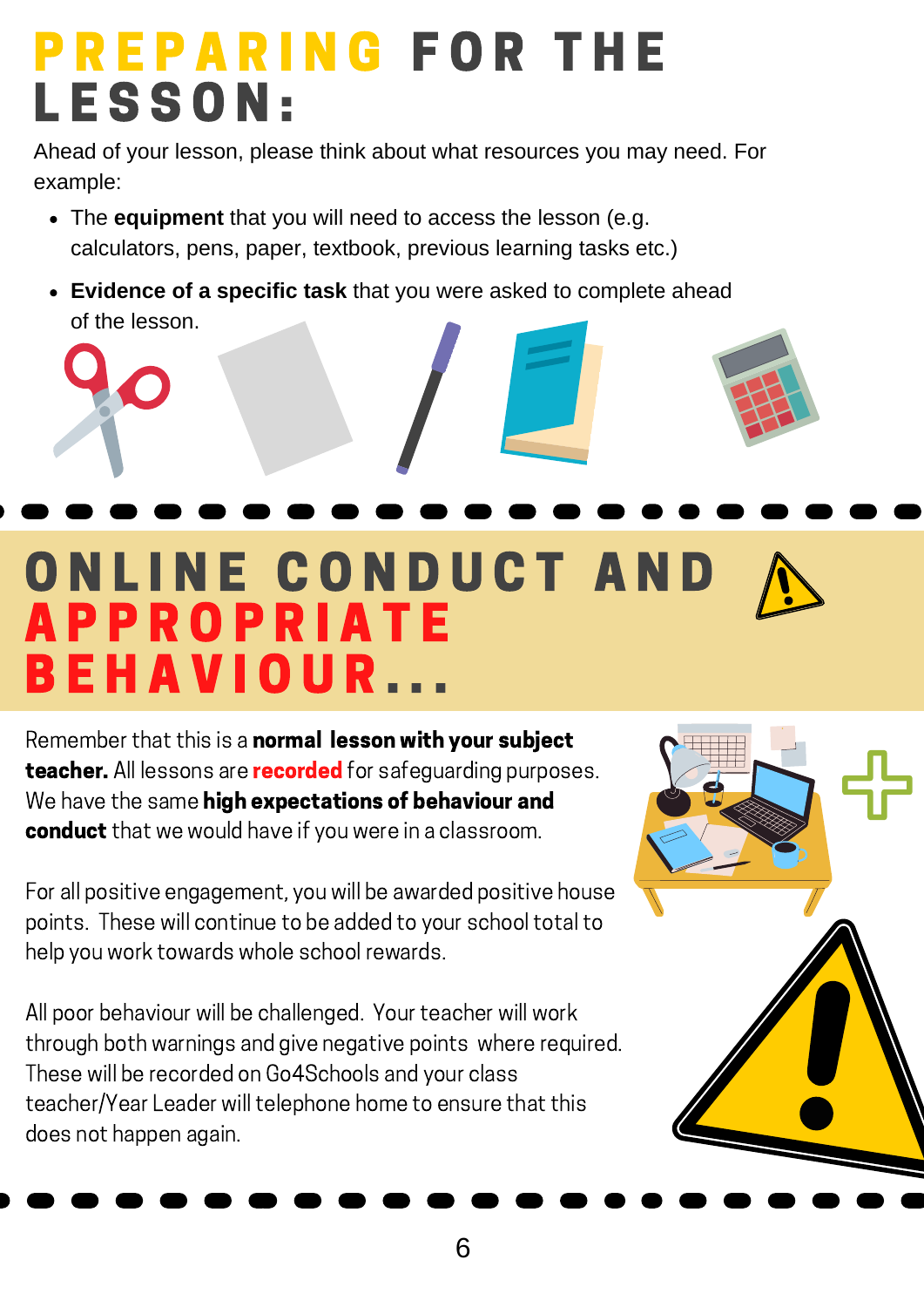# JOINING AN ONLINE LESSON.

Go to **www.office.com** and sign in with your school email address and password. This is the same as you use in school to log onto the school system. If you have any problems then please email studentsupport@archwaytrust.co.uk





 $\overline{\mathcal{L}}$ 

a lesson for each subject on your timetable) and click 'join'...

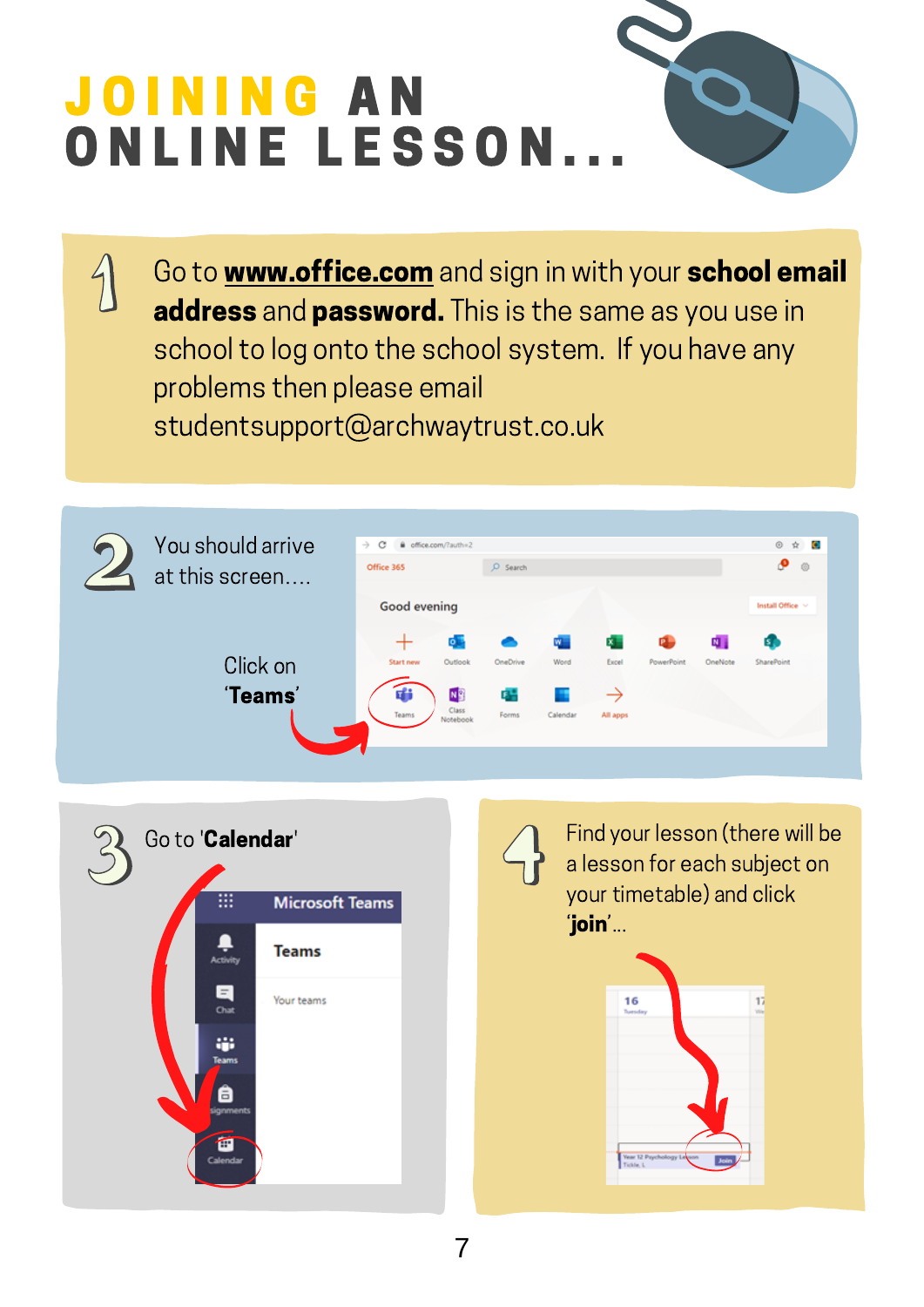

TIP: If you are having trouble with Microsoft Teams, try logging off and then logging back in again.

#### ONCE YOU HAVE **JOINED...**

- You will see either your teacher or your teacher's screen (if they have chosen to turn their video off). You can talk and they will hear you so you **can ask/answer questions** as you go along however, please put your hand up and wait to be asked or use the chat function first. If there is too much background noise, please switch your microphone off. Do not interrupt the teacher when they are speaking.
- You can show your teacher that you wish to speak by hovering over the bar in the centre of your screen and, if you are on a laptop or PC, you will see a hand sign, click on this.



If you are on your phone, click on the 3 dots that are on the centre bar and select 'raise my hand'.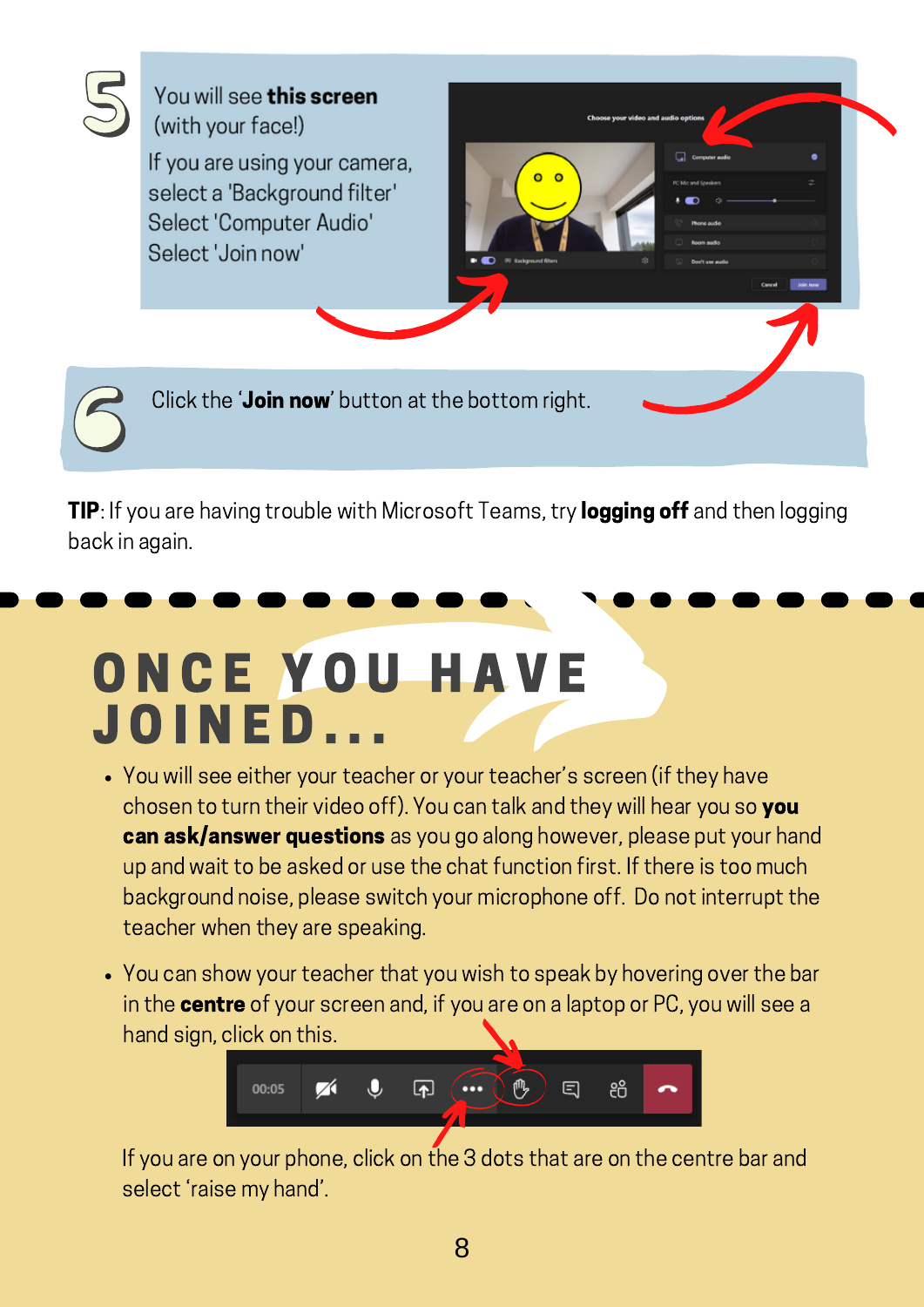#### **TO ACCESS** ASSIGNMENTS...

If you need to access the lesson resources, go back over content after the lesson, or complete a task for the teacher, you will need to access the assignment on Teams: